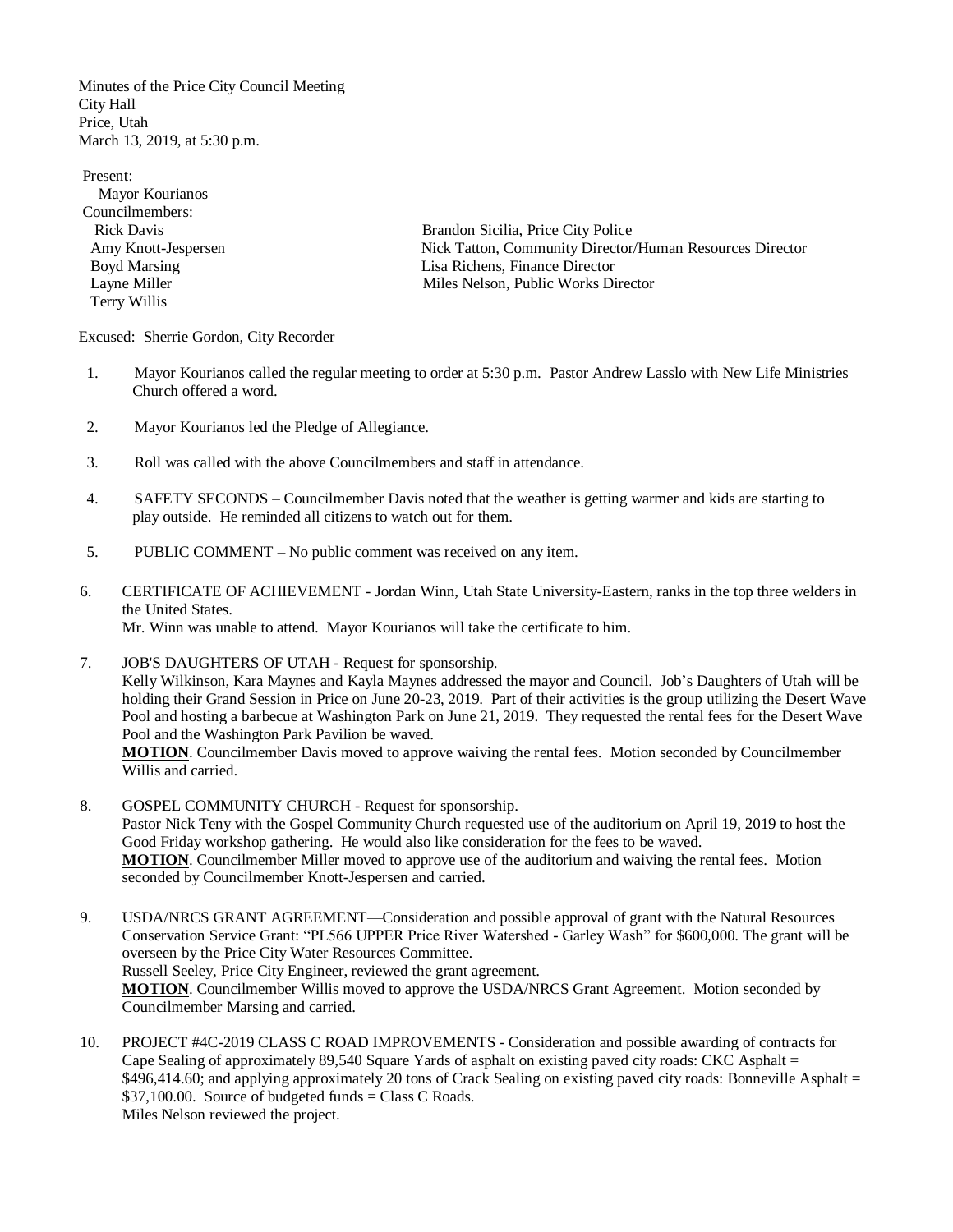**MOTION**. Councilmember Davis moved to approve Project #4C-2019 Class C Road Improvements. Motion seconded by Councilmember Knott-Jespersen and carried.

- 11. PUBLIC HEARING To receive public comment on the Fiscal Year 2018-2019 mid-year budget revision. Lisa Richens reviewed the information. **MOTION**. Councilmember Willis moved to open the public hearing at 6:11 p.m. Motion seconded by Councilmember Miller and carried. No public comment was received. **MOTION**. Councilmember Willis moved to close the public hearing at 6:12 p.m. Motion seconded by Councilmember Knott-Jespersen and carried.
- 12. RESOLUTION NO. 2019-10 A Resolution Amending Resolution 2018-18, and Setting Forth the Revised Budget of Price City, Utah, for the Fiscal Year Ending June 30, 2019. Lisa Richens reviewed the resolution. **MOTION**. Councilmember Miller moved to approve Resolution No. 2019-10. Motion seconded by Councilmember Davis and carried.

CONSENT AGENDA – Councilmember Knott-Jespersen moved to table Item 16 for further discussion and approve consent agenda items 13 through 19. Motion seconded by Councilmember Willis and carried.

13. MINUTES

a. Minutes of February 27, 2019 City Council Meeting

- 14. BUDGET CALENDAR Consideration and possible approval of the Fiscal Year 2019-2020 Budget Calendar.
- 15. FUND TRANSFERS Consideration and possible approval of budgeted mid-year fund transfers.
- 16. LISTING OF PRICE CITY REAL PROPERTY FOR SALE Consideration and possible approval to list Price City owned parcel #1B-0293-0000 for sale pursuant property status and policies within the Real Property Management Program.

Nick Tatton reviewed the information.

**MOTION**. Councilmember Knott-Jespersen moved to approve the listing of Price City Real Property for Sale. Motion seconded by Councilmember Miller and carried.

- 17. UTAH FOSTER CARE Consideration and possible approval to place Utah Foster Care Foundation banners at the Peace Gardens for the month of May 2019 in celebration of National Foster Care Month.
- 18. BUSINESS LICENSES Consideration and possible approval of business licenses for: Functional Wellness, LLC at 58 W Main Street, Rural Utah Child Development at 96 N 400 E and U-Haul Company of Utah, Inc - DBA U-Haul Moving & Storage of Price at 610 W Price River Dr.
- 19. TRAVEL REQUESTS Consideration and possible approval of travel requests for: Debbie Worley, Police Department - SWAVO Training and Grant Meeting, March 6-8, 2019, Moab, UT Nick Tatton, Community Director/Human Resources Director - IEDC Economic Development course, June 6-7, 2019, Salt Lake City, UT Steven Richardson, Electrical Utilities - Rocky Mountain Power Distribution, Underground Operations and Maintenance Conference, March 23-27, Salt Lake City, UT
- 20. UNFINISHED BUSINESS No unfinished business discussed.